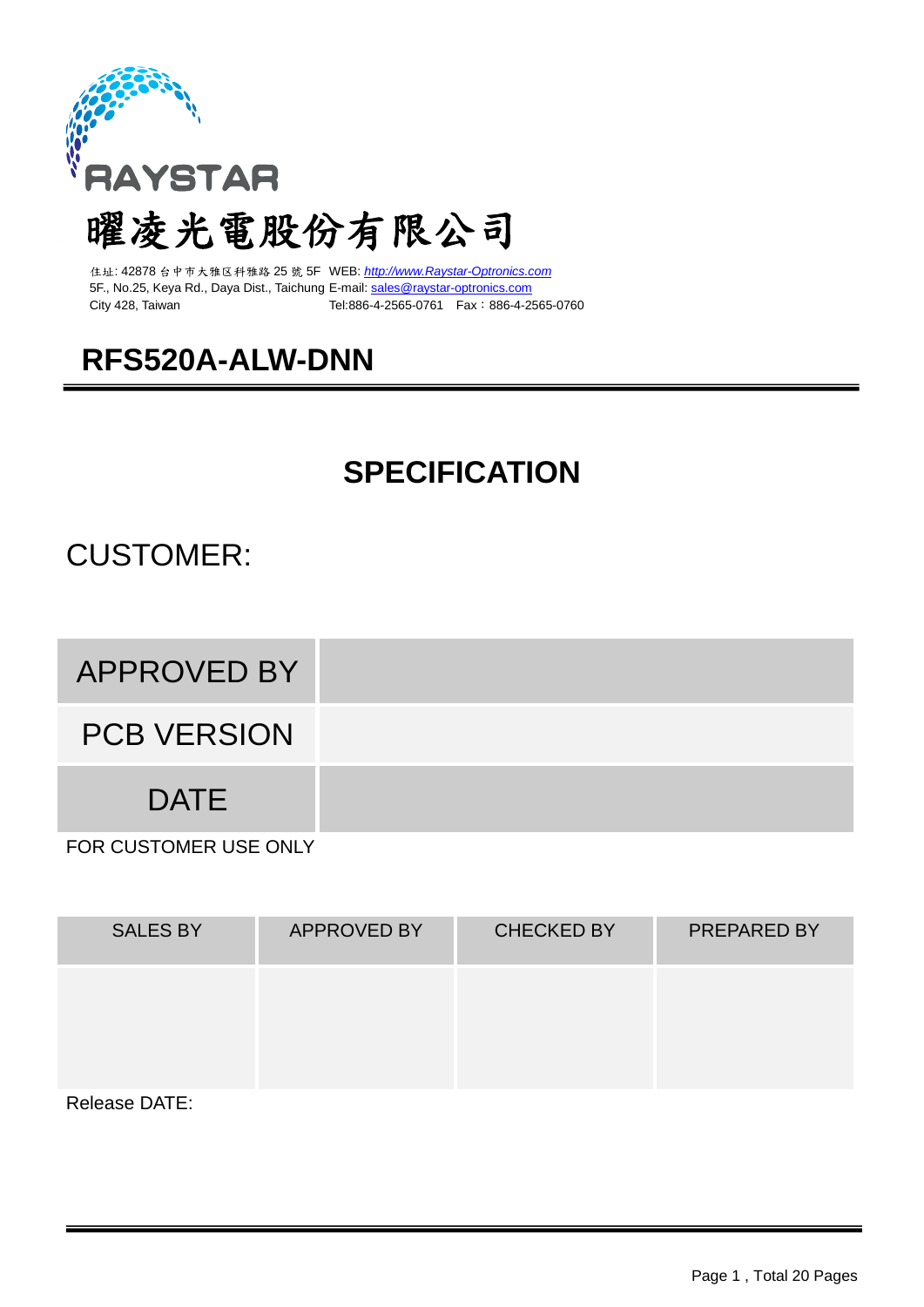

## **Revision History**

| <b>VERSION</b> | <b>DATE</b> | <b>REVISED PAGE NO.</b> | <b>Note</b>                  |
|----------------|-------------|-------------------------|------------------------------|
|                | 2016/06/01  |                         | First issue                  |
|                | 2016/08/11  |                         | <b>Modify Vibration test</b> |
|                | 2016/10/08  |                         | <b>Modify Summary</b>        |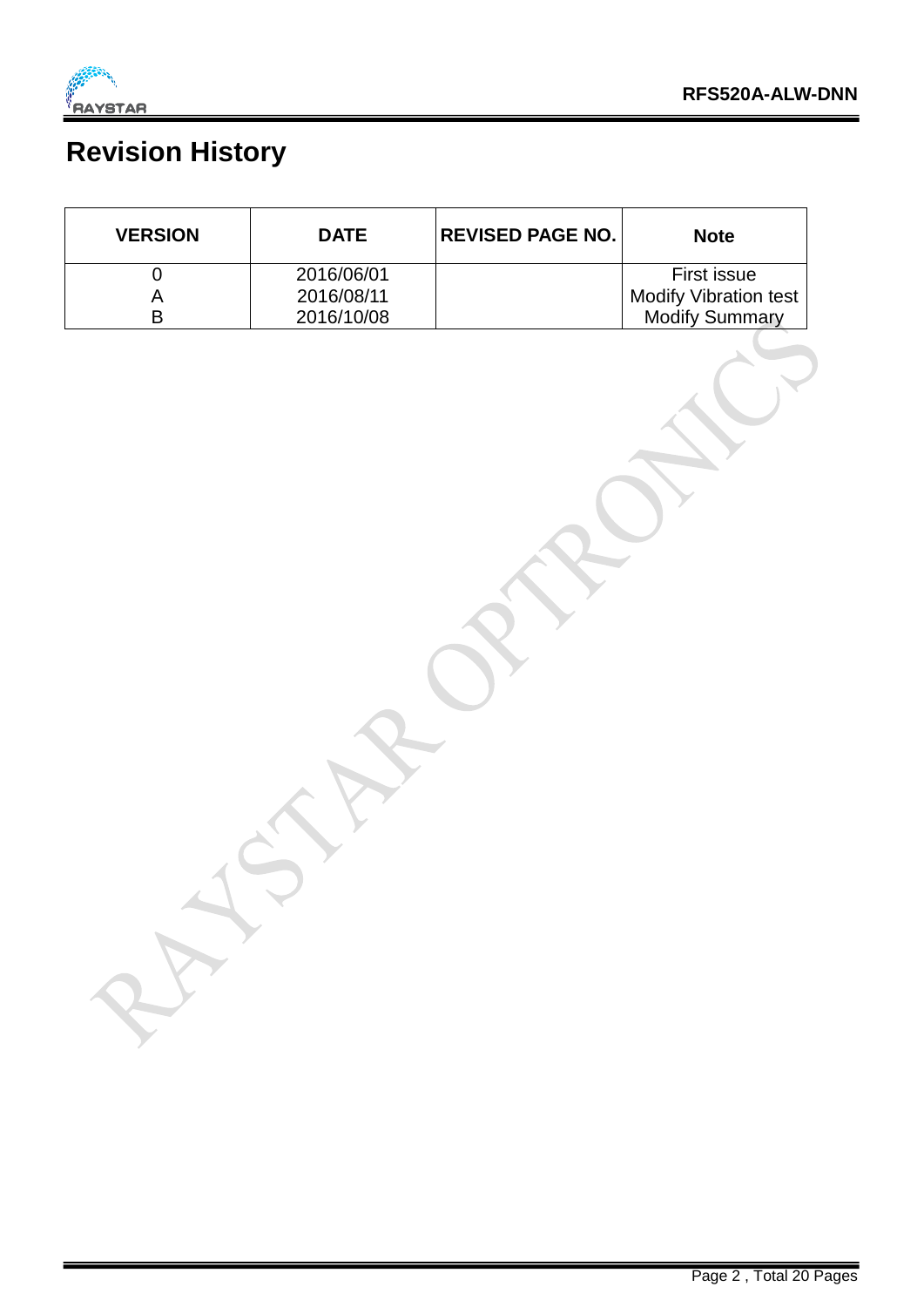

# Contents

- 1.Module Classification Information
- 2.Summary
- 3.General Specification
- 4.Interface
- 5.Contour Drawing
- 6.Block Diagram
- 7.Absolute Maximum Ratings
- 8.Electrical Characteristics
- 9.DC Characteristics
- 10.AC Characteristics
- 11.Optical Characteristics
- 12.Reliability
- 13.Display start address setting
- 14.Other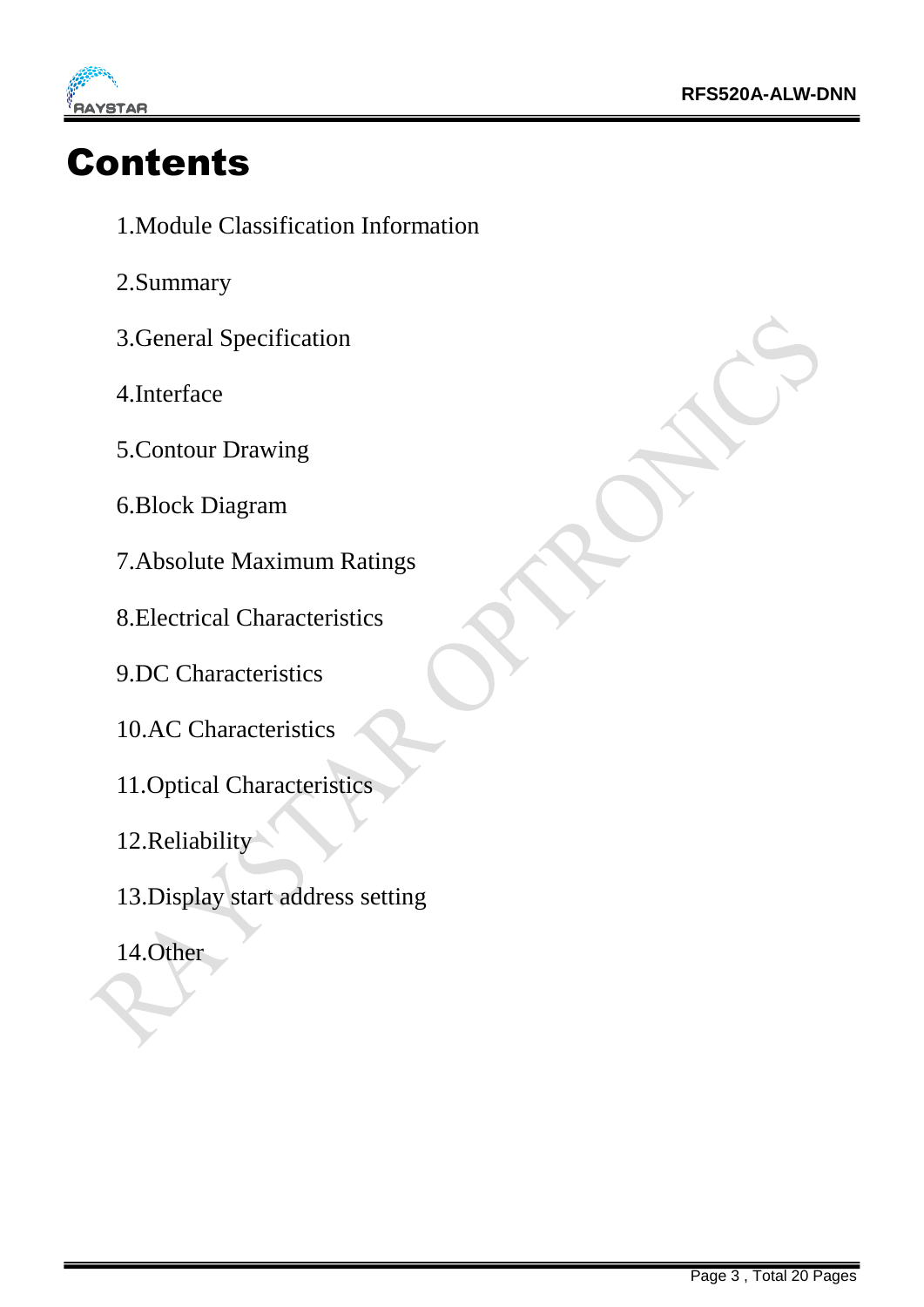

# **1.Module Classification Information**

| R   F   S   52   0A   -   A   L   W   -   D   N   N |  |  |  |  |  |  |
|-----------------------------------------------------|--|--|--|--|--|--|
| 2   3   4   5   -   6   7   8   -   9   10   11     |  |  |  |  |  |  |

| <b>Item</b>    | <b>Description</b>                      |                                                                          |  |  |  |  |  |  |  |  |
|----------------|-----------------------------------------|--------------------------------------------------------------------------|--|--|--|--|--|--|--|--|
| 1              | R: Raystar Optronics Inc.               |                                                                          |  |  |  |  |  |  |  |  |
| $\overline{2}$ | Display Type: F→TFT Type, J→ Custom TFT |                                                                          |  |  |  |  |  |  |  |  |
|                |                                         | Solution: A: 128x160<br>C:320x240<br>D:480x234<br>E:480x272<br>B:320x234 |  |  |  |  |  |  |  |  |
|                | F:800x480                               | J:240x320<br>G:640x480<br>H:1024x600<br>l:320x480                        |  |  |  |  |  |  |  |  |
| 3              | K:1280x800                              | O:480x800<br>L:240x400<br>M:1024x768<br>N:128x128                        |  |  |  |  |  |  |  |  |
|                | P:640x320                               | Q:800x600<br>S:480x128<br>T:800x320                                      |  |  |  |  |  |  |  |  |
| 4              | Display Size: 5.2" TFT                  |                                                                          |  |  |  |  |  |  |  |  |
| 5              | Version Code.                           |                                                                          |  |  |  |  |  |  |  |  |
|                | Model Type:                             |                                                                          |  |  |  |  |  |  |  |  |
|                | A : TFT LCD                             | $6:$ TFT+FR                                                              |  |  |  |  |  |  |  |  |
|                |                                         | E : TFT+FR+CONTROL BOARD<br>H: TET+D/V BOARD                             |  |  |  |  |  |  |  |  |
| 6              | J: TFT+FR+A/D BOARD                     | I: TFT+FR+D/V BOARD                                                      |  |  |  |  |  |  |  |  |
|                |                                         | N: TFT+FR+A/D BOARD+CONTROL BOARD<br><b>B: TFT+POWER BD</b>              |  |  |  |  |  |  |  |  |
|                |                                         | S : TFT+FR+POWER BOARD (DC TO DC)                                        |  |  |  |  |  |  |  |  |
|                | 1 : TFT+CONTROL BOARD                   |                                                                          |  |  |  |  |  |  |  |  |
|                | Polarizer                               | I→Transmissive, W. T, 6:00; C→Transmissive, N. T, 6:00                   |  |  |  |  |  |  |  |  |
|                |                                         | L→Transmissive, W.T,12:00; F→Transmissive, N.T,12:00                     |  |  |  |  |  |  |  |  |
| 7              | Type,<br>Temperature                    | Y→Transmissive, W.T, IPS TFT;                                            |  |  |  |  |  |  |  |  |
|                | range,                                  | A→Transmissive, N.T, IPS TFT                                             |  |  |  |  |  |  |  |  |
|                | View direction                          | $Z \rightarrow$ Transmissive, W.T, O-TFT                                 |  |  |  |  |  |  |  |  |
|                |                                         | R→Transmissive, Super W.T, O-TFT                                         |  |  |  |  |  |  |  |  |
|                |                                         | $N \rightarrow$ Transmissive, Super W.T, 6:00;                           |  |  |  |  |  |  |  |  |
|                |                                         | Q→Transmissive, Super W.T, 12:00                                         |  |  |  |  |  |  |  |  |
|                |                                         | V→Transmissive, Super W.T, VA TFT                                        |  |  |  |  |  |  |  |  |
|                |                                         | W: LED, White<br>H: LED, High Light White                                |  |  |  |  |  |  |  |  |
| 8              | <b>Backlight</b>                        | F: CCFL, White                                                           |  |  |  |  |  |  |  |  |
| 9              | <b>Driver Method</b>                    | D: Digital<br>A: Analog<br>L: LVDS<br>M:MIPI                             |  |  |  |  |  |  |  |  |
|                |                                         | N: without control board<br>A:8Bit<br>$B:16B$ it                         |  |  |  |  |  |  |  |  |
| 10             | Interface                               | R: RS232<br>S:SPI Interface<br>U:USB<br>$l:$ I2C                         |  |  |  |  |  |  |  |  |
|                |                                         | N: Without TS<br>S: resistive touch panel                                |  |  |  |  |  |  |  |  |
| 11             | <b>TS</b>                               | $C$ : capacitive touch panel capacitive touch panel (G-F-F)              |  |  |  |  |  |  |  |  |
|                |                                         | $G:$ capacitive touch panel(G-G)                                         |  |  |  |  |  |  |  |  |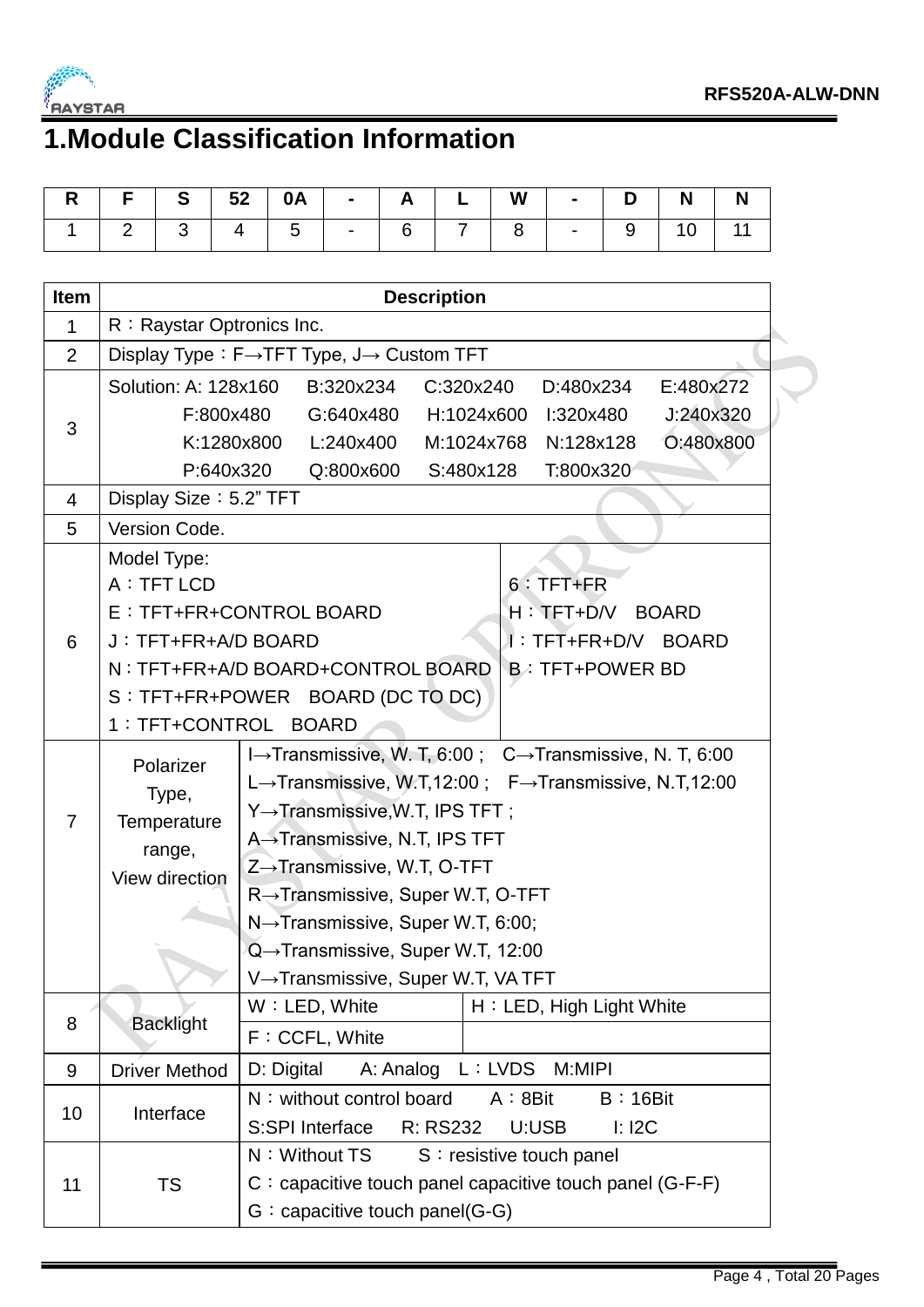

#### **2.Summary**

TFT 5.2" is a TN transmissive type color active matrix TFT liquid crystal display that use amorphous silicon TFT as switching devices. This module is a composed of a TFT\_LCD module, It is usually designed for industrial application and this module follows RoHs,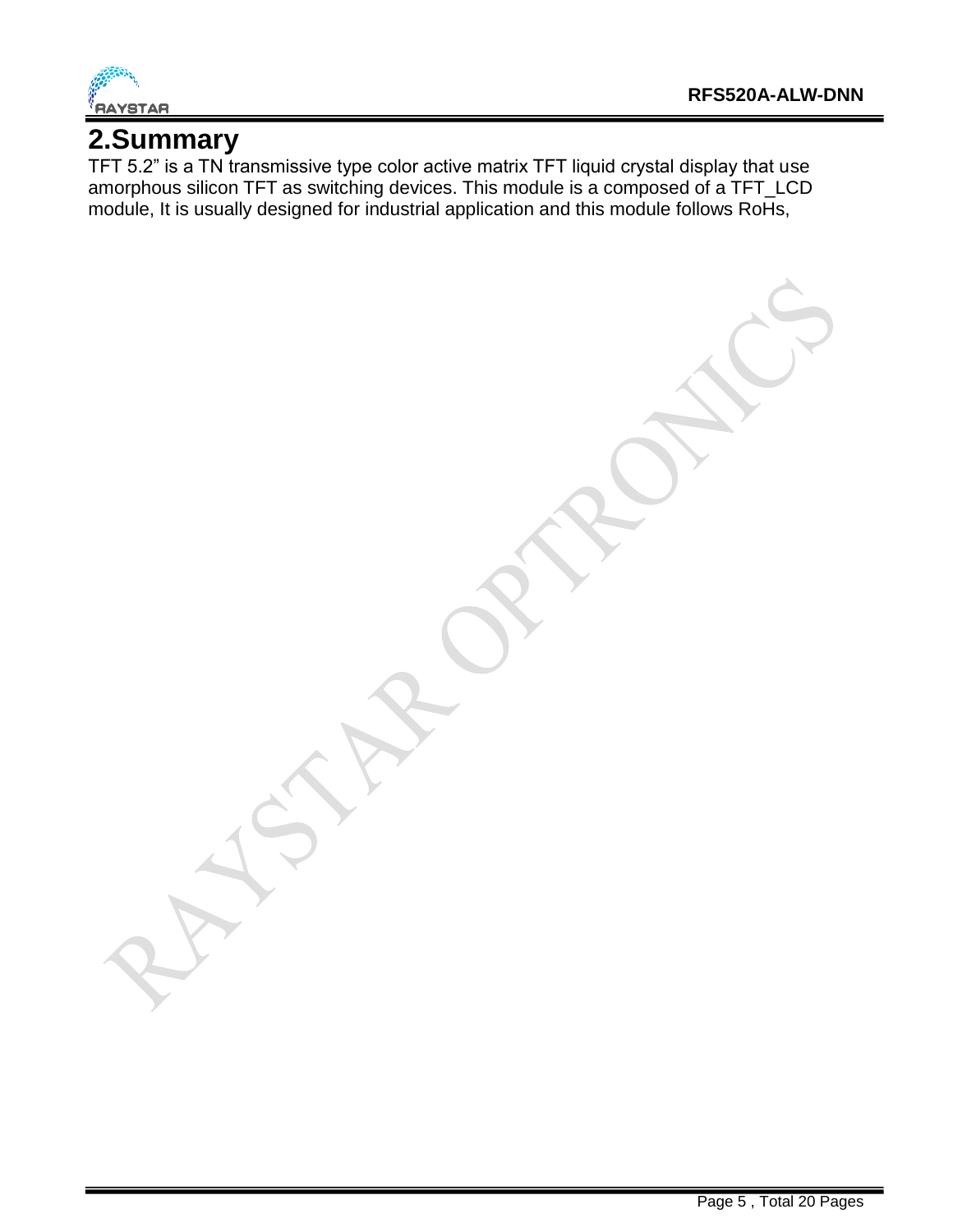

## **3.General Specifications**

- Size: 5.2 inch
- Dot Matrix: 480 x RGBx128 dots
- Module dimension:  $140.4 \times 49.87 \times 3.0 \text{ mm}$
- Active area: 127.152 x 33.9072 mm
- Dot pitch: 0.0883 x 0.2649 mm
- LCD type: TFT, Normally White, Transmissive
- View Direction: 6 o'clock
- Gray Scale Inversion Direction: 12 o'clock
- Backlight Type: LED, Normally White
- Driver IC: ST7252 Or Equal
- Interface: RGB 24bit
- With /Without TP: Without TP
- Surface: Glare

\*Color tone slight changed by temperature and driving voltage.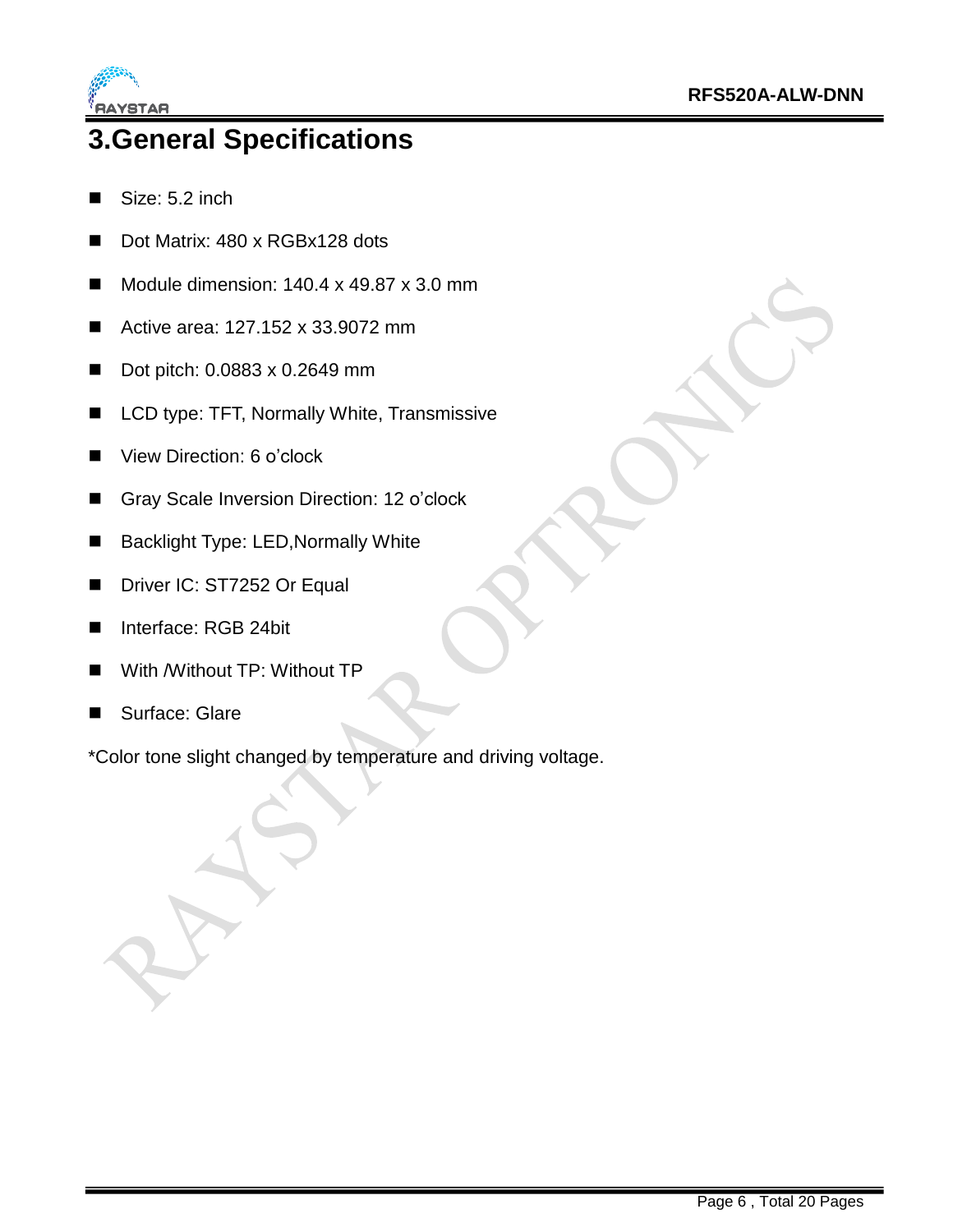

#### **4.Interface**

#### **4.1. LCM PIN Definition**

| Pin                     | <b>Symbol</b>  | <b>Function</b>                           | <b>Remark</b> |
|-------------------------|----------------|-------------------------------------------|---------------|
| 1                       | VLED-          | Power for LED backlight cathode           |               |
| $\overline{2}$          | VLED+          | Power for LED backlight anode             |               |
| 3                       | <b>GND</b>     | Power ground                              |               |
| $\overline{\mathbf{4}}$ | <b>VCC</b>     | Power voltage                             |               |
| 5                       | R <sub>0</sub> | Red data (LSB)                            |               |
| $\overline{6}$          | R <sub>1</sub> | Red data                                  |               |
| $\overline{7}$          | R <sub>2</sub> | Red data                                  |               |
| 8                       | R <sub>3</sub> | Red data                                  |               |
| $\overline{9}$          | R <sub>4</sub> | Red data                                  |               |
| 10                      | R <sub>5</sub> | Red data                                  |               |
| 11                      | R <sub>6</sub> | Red data                                  |               |
| 12                      | R <sub>7</sub> | Red data (MSB)                            |               |
| 13                      | G <sub>0</sub> | Green data (LSB)                          |               |
| 14                      | G <sub>1</sub> | Green data                                |               |
| 15                      | G <sub>2</sub> | Green data                                |               |
| 16                      | G <sub>3</sub> | Green data                                |               |
| 17                      | G4             | Green data                                |               |
| 18                      | G <sub>5</sub> | Green data                                |               |
| 19                      | G <sub>6</sub> | Green data                                |               |
| 20                      | G7             | Green data (MSB)                          |               |
| 21                      | B <sub>0</sub> | Blue data (LSB)                           |               |
| 22                      | <b>B1</b>      | Blue data                                 |               |
| 23                      | <b>B2</b>      | Blue data                                 |               |
| 24                      | B <sub>3</sub> | Blue data                                 |               |
| 25                      | <b>B4</b>      | Blue data                                 |               |
| 26                      | <b>B5</b>      | <b>Blue data</b>                          |               |
| 27                      | <b>B6</b>      | <b>Blue data</b>                          |               |
| 28                      | B7             | Blue data (MSB)                           |               |
| 29                      | <b>GND</b>     | Power ground                              |               |
| 30                      | CLK            | Pixel clock (DCLK)                        |               |
| 31                      | LR.            | Right /Left selection; Default R/L=High   | Note1,2       |
| 32                      | <b>HSYNC</b>   | Horizontal sync signal; negative polarity |               |
| 33                      | <b>VSYNC</b>   | Vertical sync signal; negative polarity   |               |
| 34                      | <b>NC</b>      | No connection                             |               |
| 35                      | UD             | Up/down selection; Default U/D=High       | Note1,2       |
| 36                      | <b>RESET</b>   | Reset signal                              |               |
| 37                      | <b>NC</b>      | No connection                             |               |
| 38                      | <b>NC</b>      | No connection                             |               |
| 39                      | <b>NC</b>      | No connection                             |               |
| 40                      | <b>NC</b>      | No connection                             |               |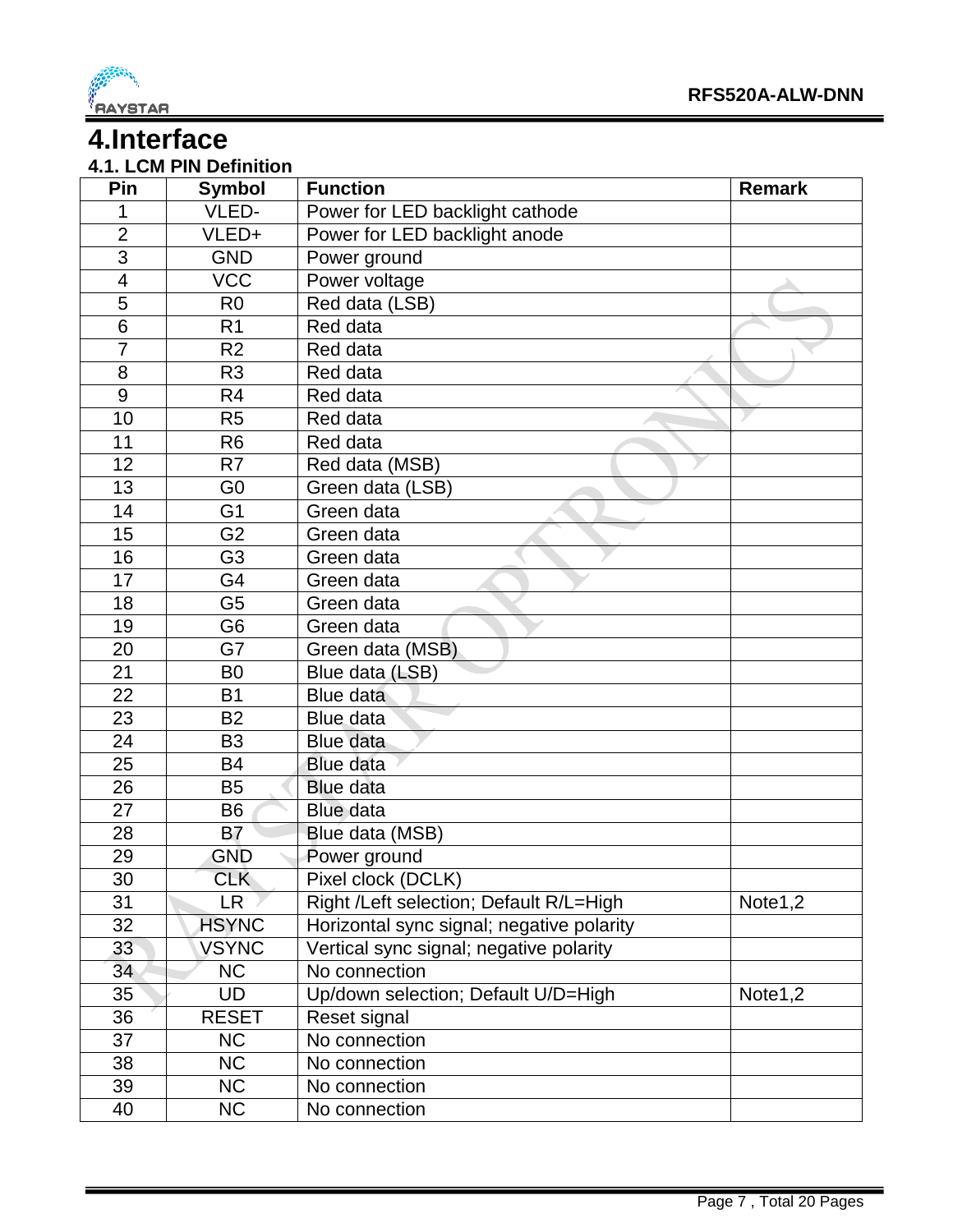

Note 1: Selection of scanning mode

| Setting of scan control input |            | Scanning direction        |  |  |  |  |
|-------------------------------|------------|---------------------------|--|--|--|--|
| UD                            | LR         |                           |  |  |  |  |
| <b>GND</b>                    | <b>VCC</b> | Down to up, left to right |  |  |  |  |
| <b>VCC</b>                    | <b>GND</b> | Up to down, right to left |  |  |  |  |
| <b>GND</b>                    | <b>GND</b> | Down to up, right to left |  |  |  |  |
| <b>VCC</b>                    | <b>VCC</b> | Up to down, left to right |  |  |  |  |

Note 2: Definition of scanning direction.Refer to the figure as below:

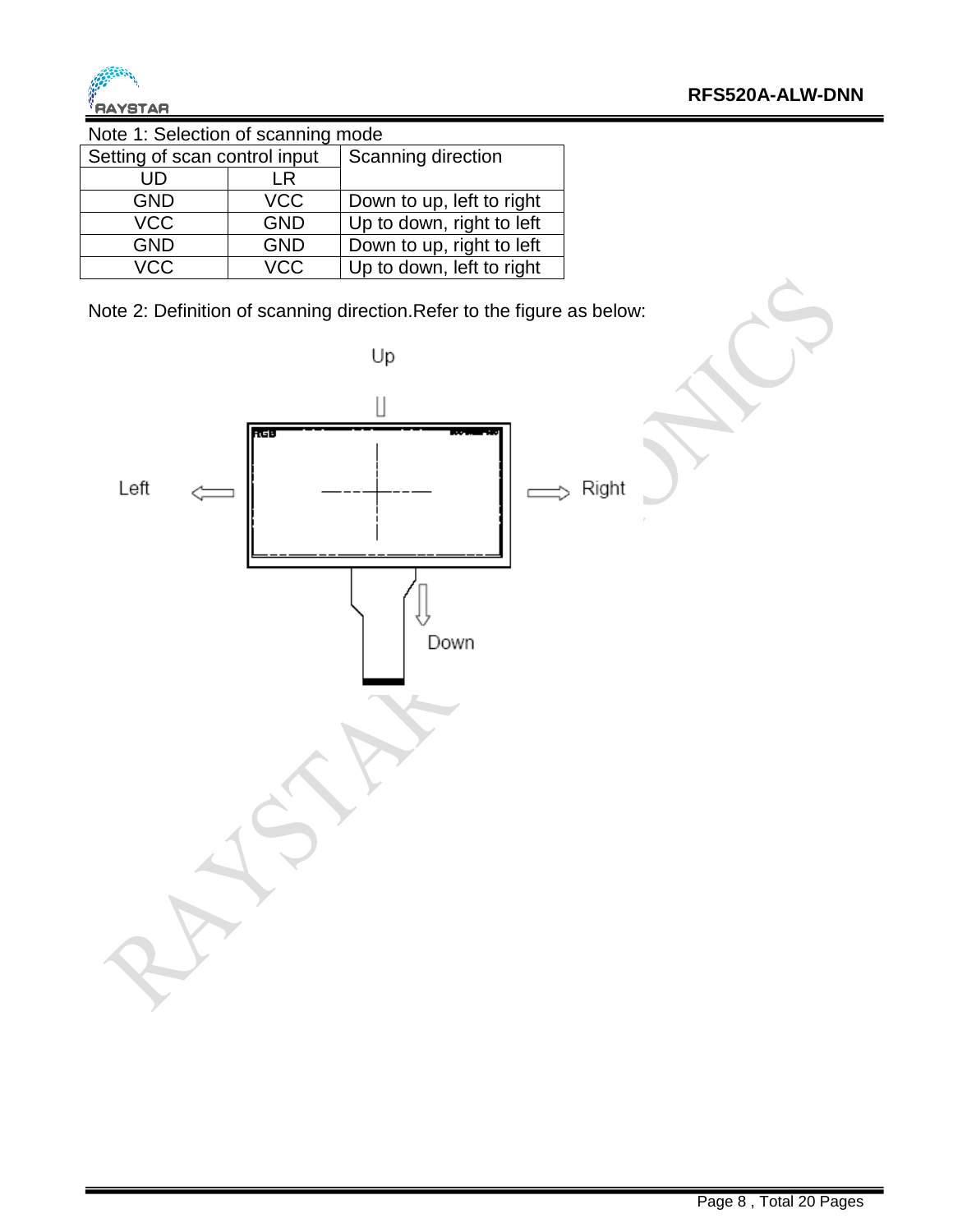

# **5.Contour Drawing**

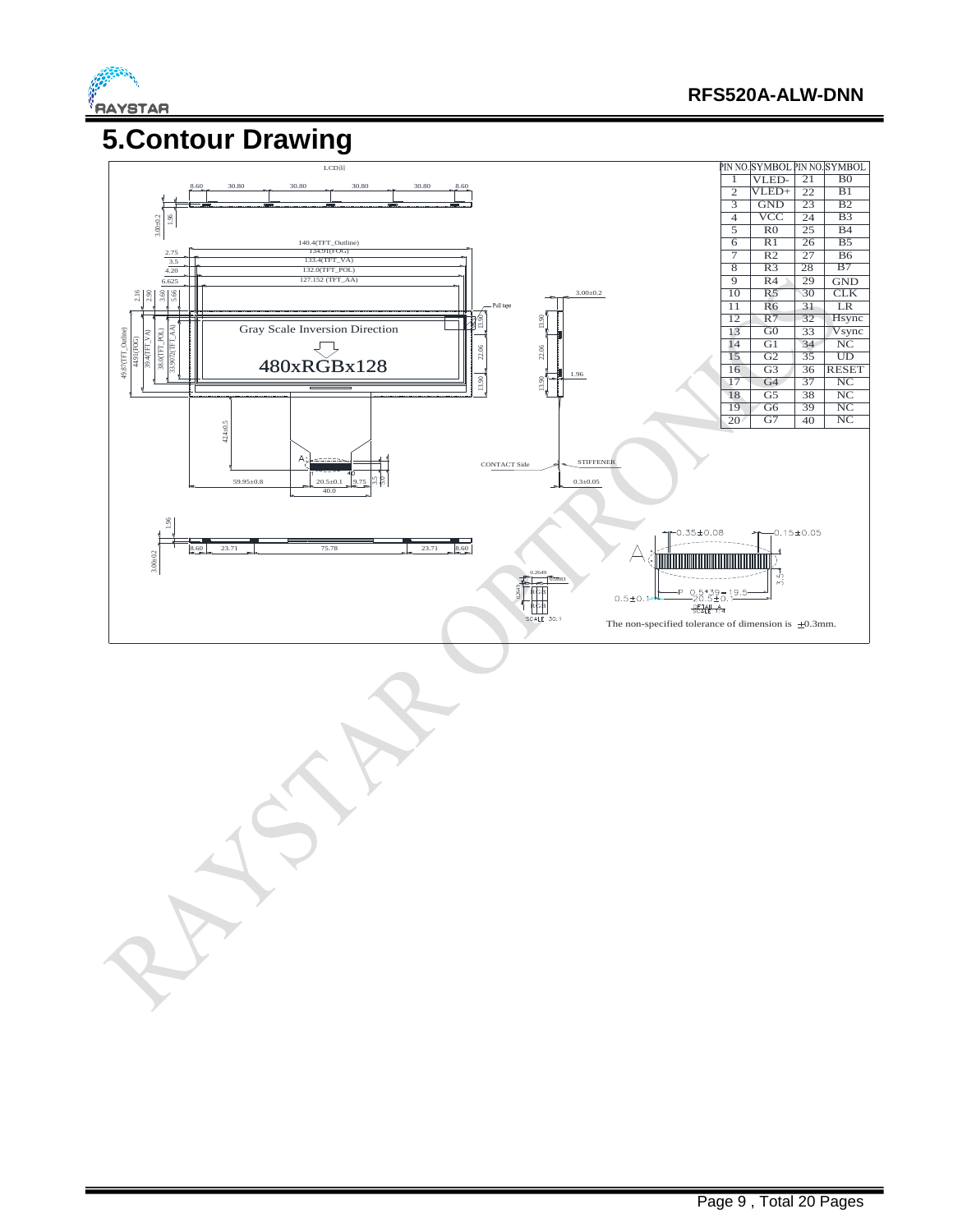

#### **6.Block Diagram**

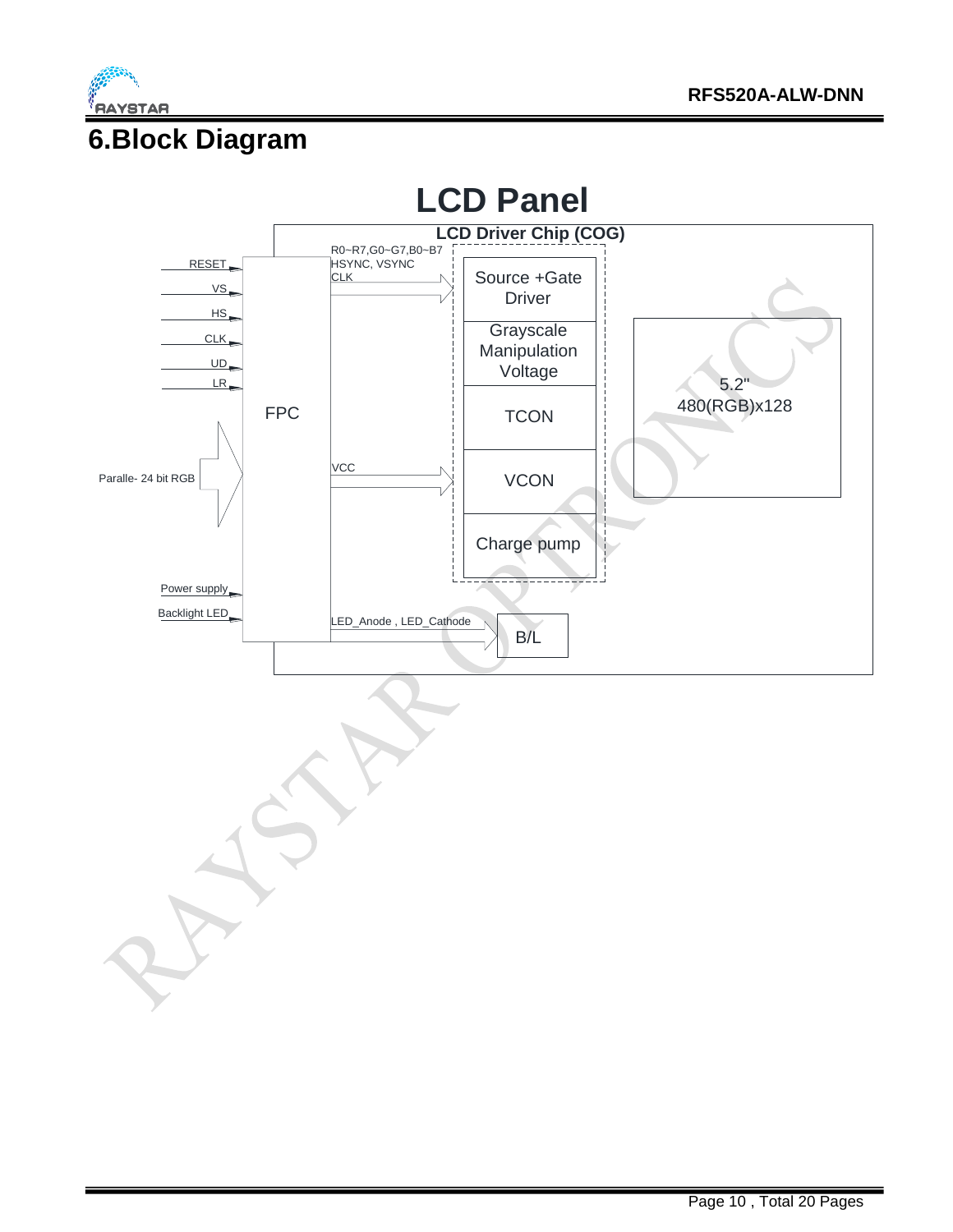

#### **7.Absolute Maximum Ratings**

| <b>Item</b>                  | <b>Symbol</b> | Min   | <b>Typ</b> | <b>Max</b> | Unit |
|------------------------------|---------------|-------|------------|------------|------|
| <b>Operating Temperature</b> | TOP           | $-20$ |            | +70        |      |
| Storage Temperature          | тст           | $-30$ |            | $+80$      |      |

Note: Device is subject to be damaged permanently if stresses beyond those absolute maximum ratings listed above

1. Temp. ≦60℃, 90% RH MAX. Temp.>60℃, Absolute humidity shall be less than 90% RH at 60℃

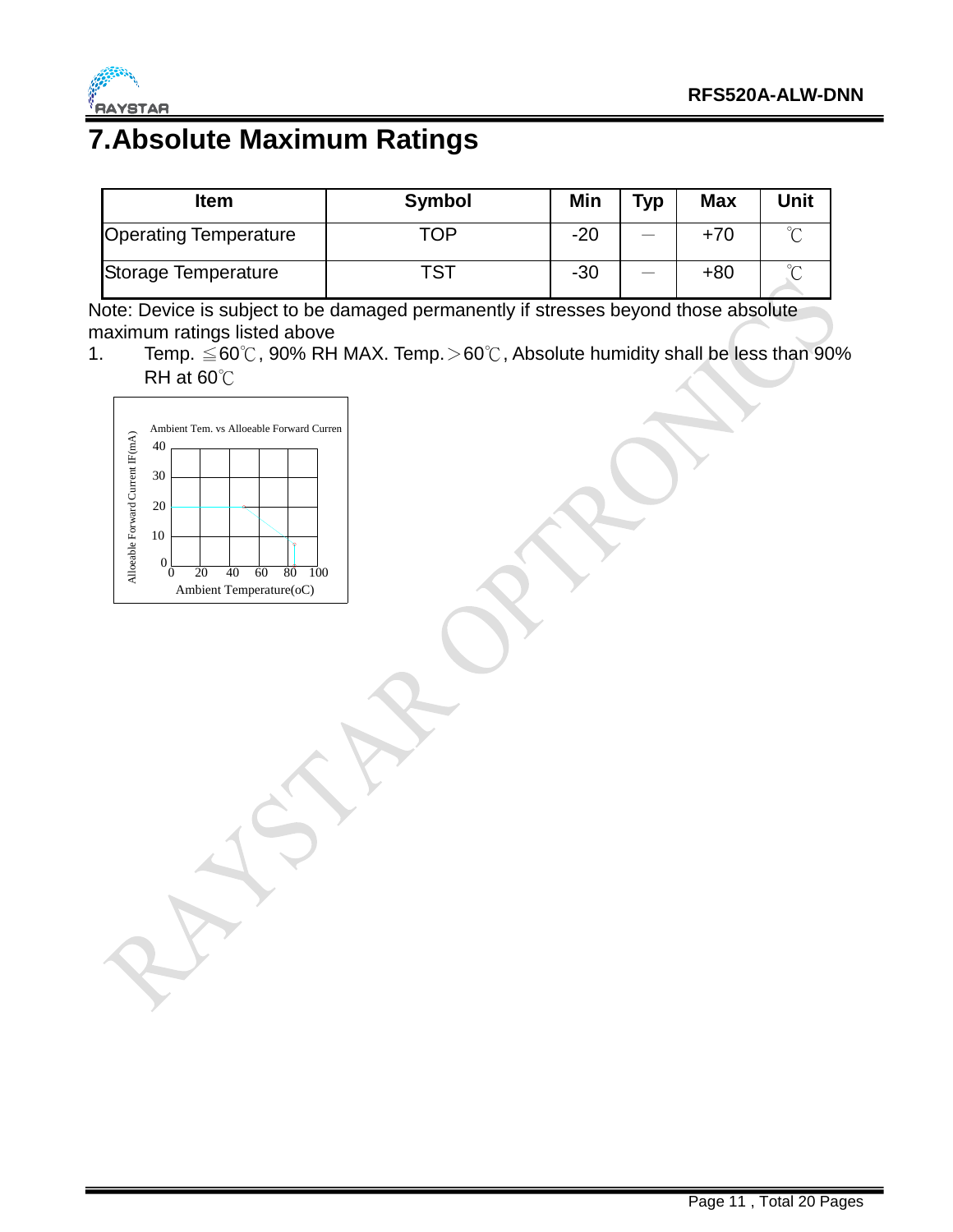

#### **8.Electrical Characteristics**

#### **8.1. Operating conditions:**

| Item                      | <b>Symbol</b> | <b>Condition</b> | Min | Typ | <b>Max</b> | Unit |
|---------------------------|---------------|------------------|-----|-----|------------|------|
| Supply Voltage For Logic  | <b>VDD</b>    |                  | 3.0 | 3.3 | 3.6        |      |
| Digital operation current | <b>IDD</b>    | $\blacksquare$   |     | 20  |            | mA   |

#### **8.2. LED driving conditions**

| <b>Parameter</b>     | <b>Symbol</b> | Min. | $\tau_{\mathsf{V} \mathsf{p}}$ . | Max. | <b>Unit</b> | <b>Remark</b> |
|----------------------|---------------|------|----------------------------------|------|-------------|---------------|
| <b>LED</b> current   |               | -    | 60                               |      | mA          |               |
| <b>LED</b> voltage   | VLED+         | 16.8 | 18.6                             | 21   |             | Note 1        |
| <b>LED Life Time</b> |               |      | 50,000                           |      | ١Hr         | Note 2,3,4    |

Note 1 : There are 1 Groups LED



Note  $2: Ta = 25$  ℃

Note 3 : Brightness to be decreased to 50% of the initial value

Note 4 : The single LED lamp case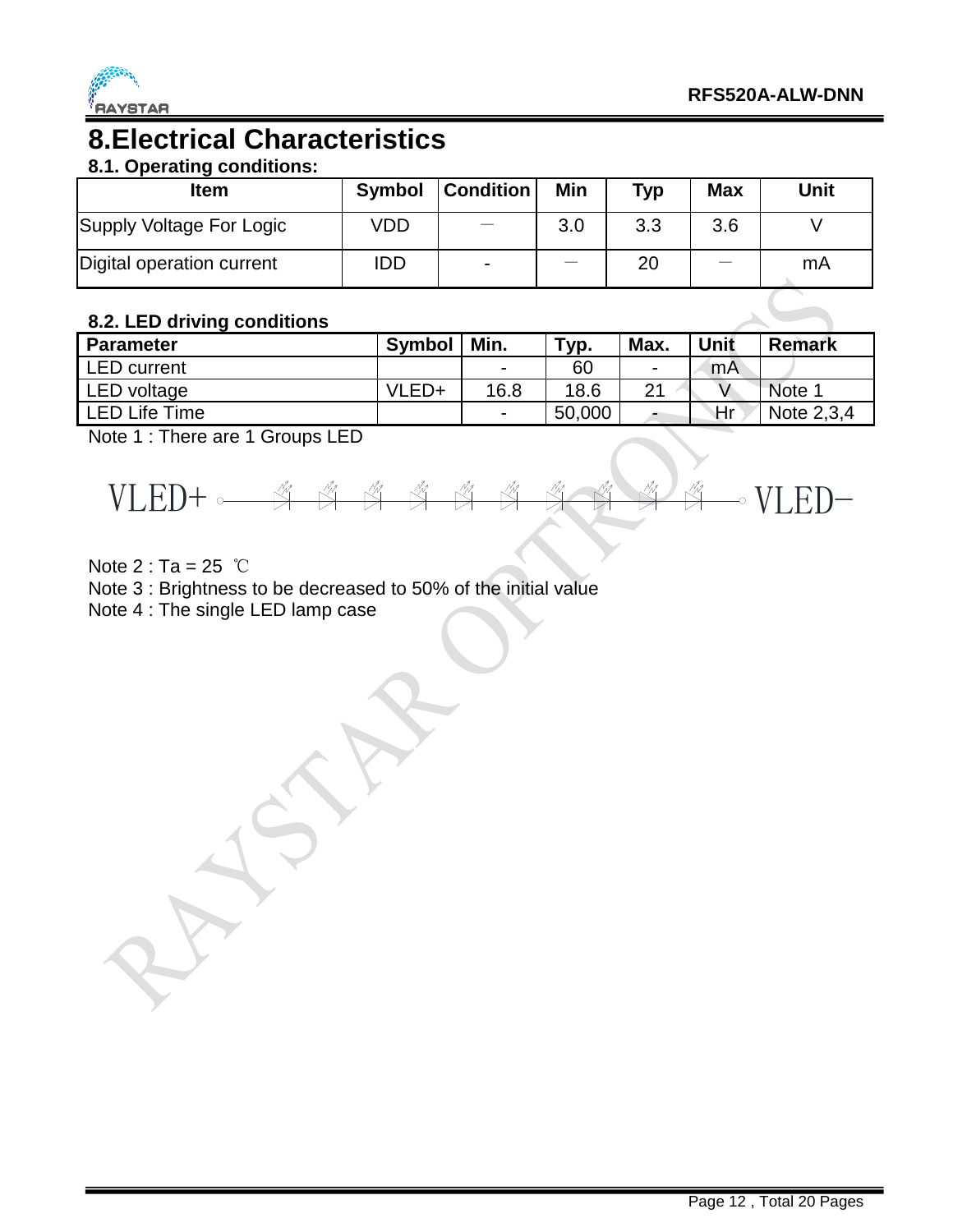

# **9.DC CHARATERISTICS**

| <b>Parameter</b>         | <b>Symbol</b> | <b>Rating</b> |                          |            | <b>Unit</b> | <b>Condition</b> |
|--------------------------|---------------|---------------|--------------------------|------------|-------------|------------------|
|                          |               | Min           | Typ                      | <b>Max</b> |             |                  |
| Low level input voltage  | VL            | 0             | $\overline{\phantom{a}}$ | 0.3VDD     |             |                  |
| High level input voltage | Vн            | 0.7VDD        | $\blacksquare$           | VDD        |             |                  |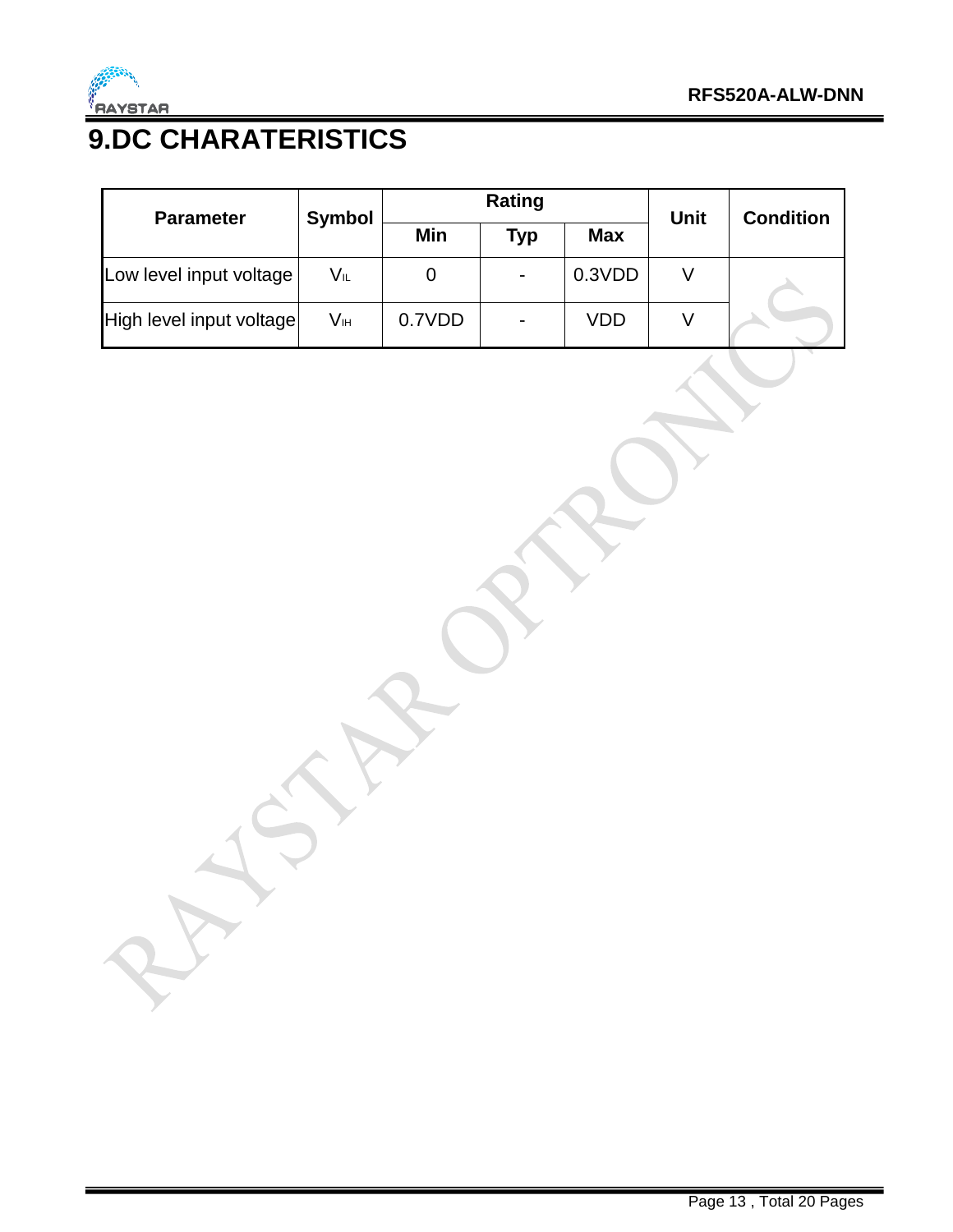

#### **10.AC CHARATERISTICS**

Parallel SYNC mode RGB input timing table

|                      | <b>Item</b>           | <b>Symbol</b> | Min            | <b>Typ</b> | <b>Max</b>      | <b>Unit</b> |  |
|----------------------|-----------------------|---------------|----------------|------------|-----------------|-------------|--|
| <b>CLK</b> frequency |                       | Fclk          | 8              | 9          | 12              | <b>MHz</b>  |  |
| <b>DCLK Period</b>   |                       | <b>Tclk</b>   | 83             | 111        | 125             | ns          |  |
|                      | Period Time           | Th            | 485            | 531        | 598             | <b>DCLK</b> |  |
|                      | <b>Display Period</b> | Thdisp        |                | 480        |                 | <b>DCLK</b> |  |
| <b>HSYNC</b>         | <b>Back Porch</b>     | Thbp          | 3              | 43         | 43              | <b>DCLK</b> |  |
|                      | <b>Front Porch</b>    | Thfp          | $\overline{2}$ | 8          | 75              | <b>DCLK</b> |  |
|                      | <b>Pulse Width</b>    | Thw           | 2              | 4          | 75              | <b>DCLK</b> |  |
|                      | Period Time           | Tv            | 276            | 292        | 321             | Η           |  |
|                      | <b>Display Period</b> | Tvdisp        | $\blacksquare$ | 272        |                 | Η           |  |
| <b>VSYNC</b>         | <b>Back Porch</b>     | Tvbp          | 2              | 12         | 12 <sub>2</sub> | H           |  |
|                      | <b>Front Porch</b>    | Tvfp          | $\overline{2}$ | 8          | 37              | Н           |  |
|                      | <b>Pulse Width</b>    | Tvw           | 2              | 4          | 37              | Н           |  |

#### **10.1. Timing Diagram**

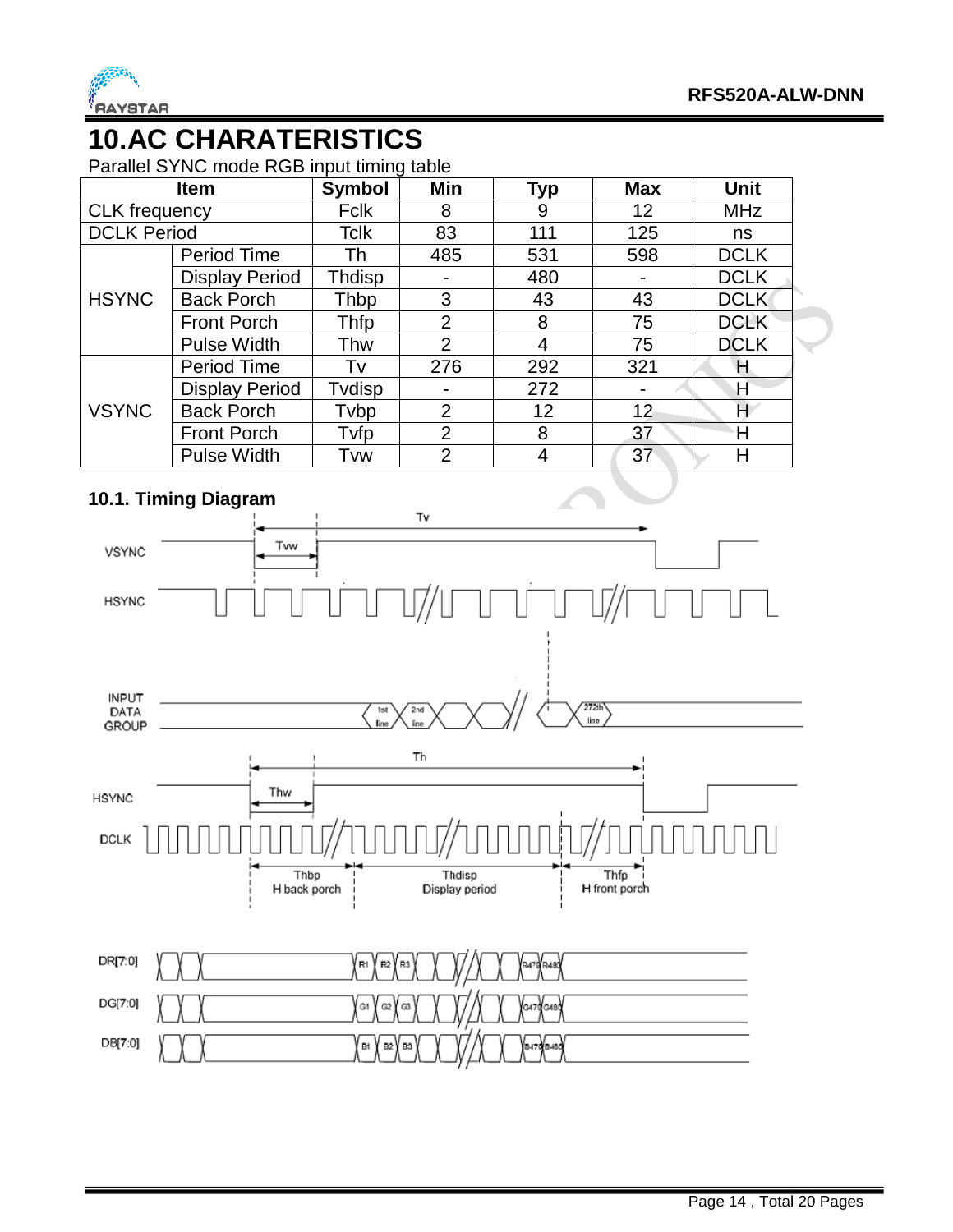

#### **11.Optical Characteristics**

| Item                      |       | Symbol         | Condition.                            | Min   | Typ.  | Max.  | Unit            | Remark                  |
|---------------------------|-------|----------------|---------------------------------------|-------|-------|-------|-----------------|-------------------------|
| Response time             |       | $Tr+Tf$        | $\theta = 0^\circ$ , $\Phi = 0^\circ$ |       | 35    |       | .ms             | Note 3                  |
| Contrast ratio            |       | <b>CR</b>      | At optimized<br>viewing<br>angle      | 300   | 500   |       |                 | Note 4                  |
| <b>Color Chromaticity</b> | White | Wx             | $\theta = 0^\circ$ , $\Phi = 0$       | 0.294 | 0.314 | 0.334 |                 | <b>Note 2,5</b>         |
|                           |       | Wy             |                                       | 0.325 | 0.345 | 0.365 |                 |                         |
| Viewing angle             | Hor.  | $\Theta$ R     |                                       | 55    | 65    |       |                 |                         |
| (Gray Scale               |       | ΘL             | $CR \ge 10$                           | 55    | 65    |       |                 |                         |
| Inversion                 |       | ΦT             |                                       | 55    | 65    |       | Deg.            | Note 1                  |
| Direction)                | Ver.  | ΦB             |                                       | 45    | 55    |       |                 |                         |
| <b>Brightness</b>         |       | $\blacksquare$ |                                       | 400   | 500   |       | $\text{cd/m}^2$ | Center<br>οf<br>display |

Ta=25±2℃, IL=60mA

Note 1: Definition of viewing angle range



Fig.11.1. Definition of viewing angle

Note 2: Test equipment setup:

After stabilizing and leaving the panel alone at a driven temperature for 10 minutes, the measurement should be executed. Measurement should be executed in a stable, windless, and dark room. Optical specifications are measured by Topcon BM-7orBM-5 luminance meter 1.0° field of view at a distance of 50cm and normal direction.



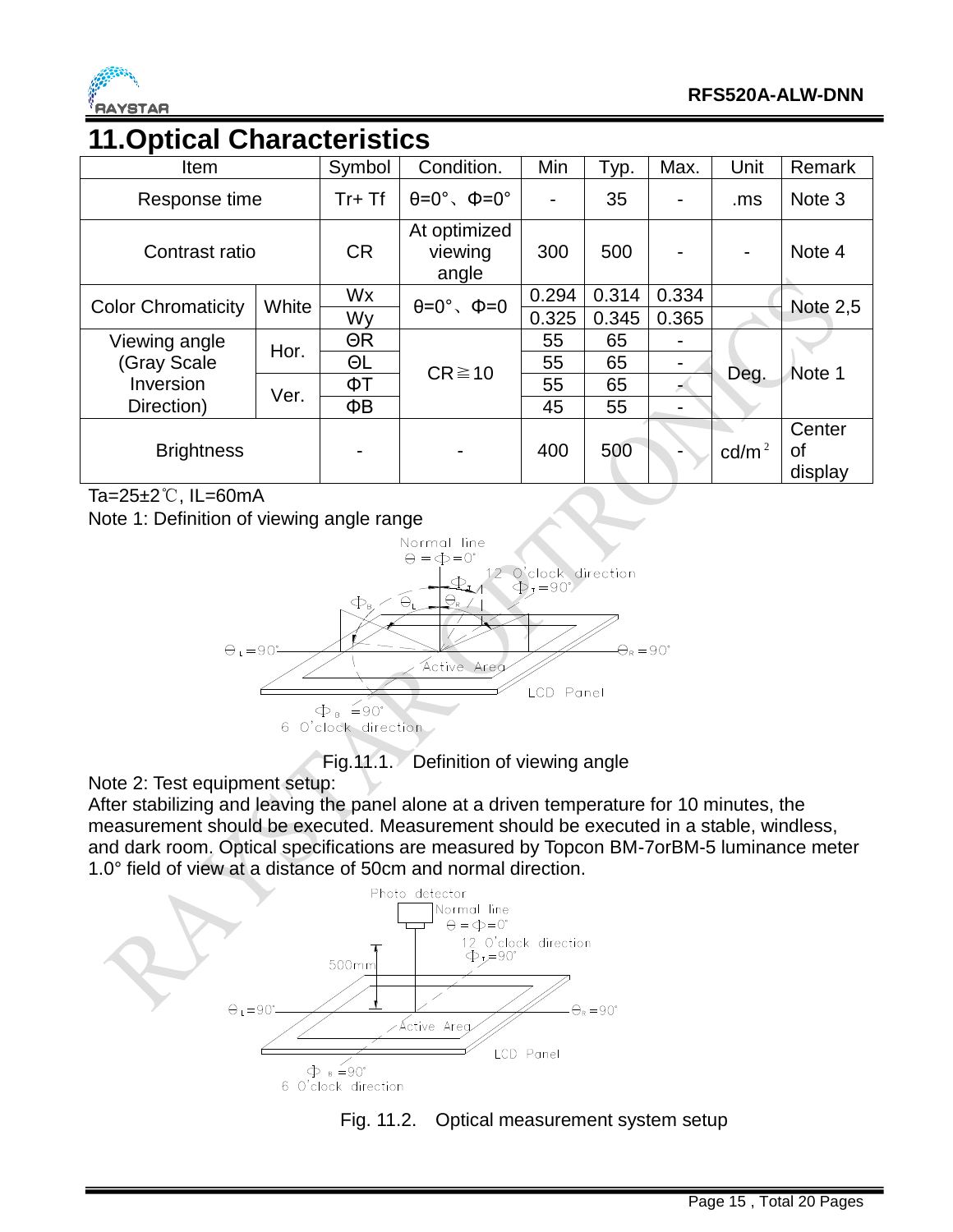

Note 3: Definition of Response time:

The response time is defined as the LCD optical switching time interval between "White" state and "Black" state. Rise time, Tr, is the time between photo detector output intensity changed from 90%to 10%. And fall time, Tf, is the time between photo detector output intensity changed from 10%to 90%



Note 4: Definition of contrast ratio:

The contrast ratio is defined as the following expression.

Luminance measured when LCD on the "White" state

Contrast ratio  $(CR) = \frac{2 \times 10^{-11} \text{ mJ} \times 10^{-11} \text{ mJ}}{Luminance measured when LCD on the "Black" state)}$ 

Note 5: White Vi = Vi50  $\pm$  1.5V

Black  $Vi = Vi50 + 2.0V$ 

"±" means that the analog input signal swings in phase with VCOM signal.

"±" means that the analog input signal swings out of phase with VCOM signal. The 100% transmission is defined as the transmission of LCD panel when all the input

terminals of module are electrically opened.

Note 6: Definition of color chromaticity (CIE 1931) Color coordinates measured at the center point of LCD

Note 7: Measured at the center area of the panel when all the input terminals of LCD panel are electrically opened.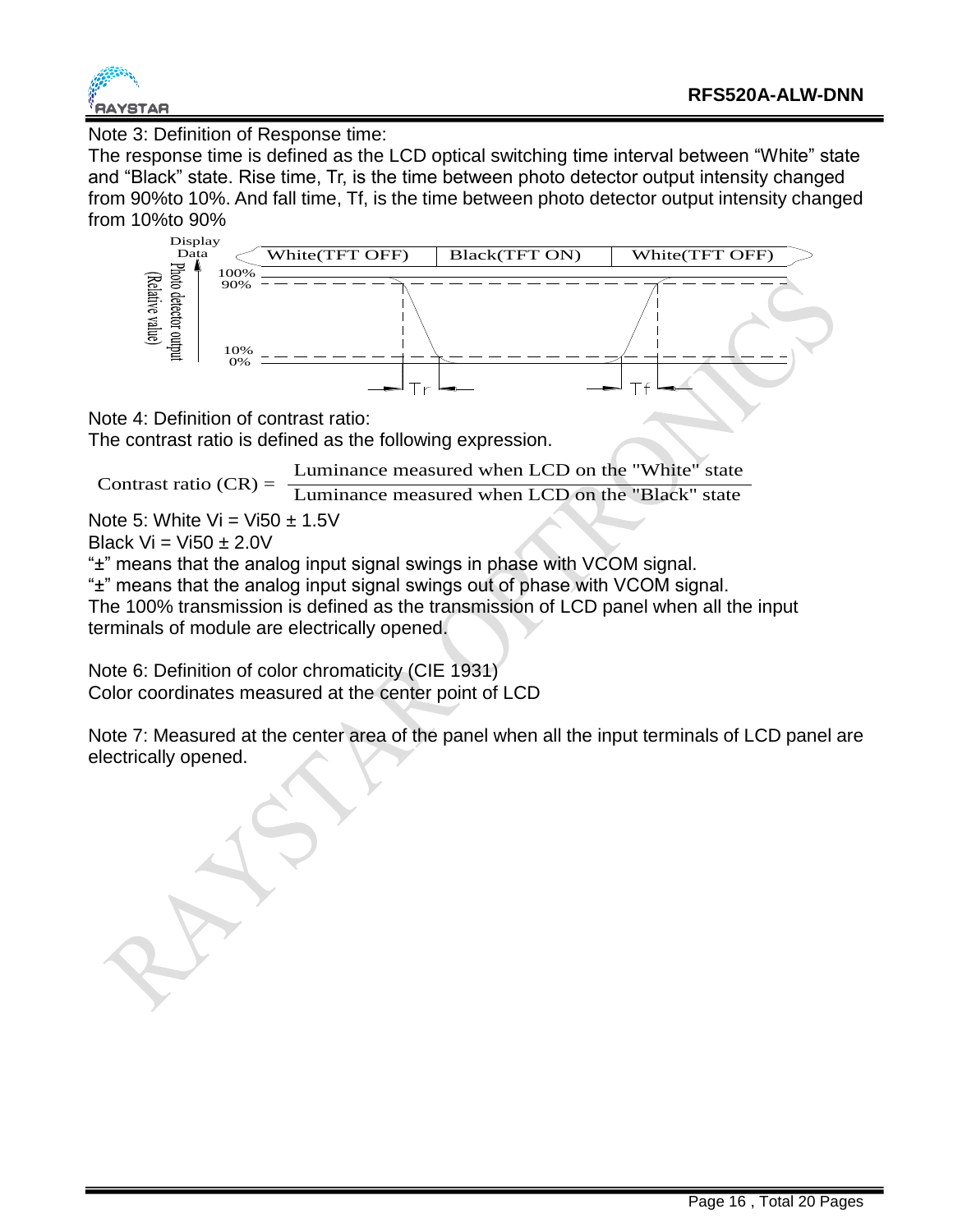

#### **12.Reliability**

Content of Reliability Test (Wide temperature, -20℃~70℃)

#### **Environmental Test**

| <b>Content of Test</b><br><b>Test Condition</b><br><b>Note</b><br>$80^{\circ}$ C<br><b>High Temperature</b><br>Endurance test applying the high storage temperature<br>2<br>200hrs<br>for a long time.<br>$-30^{\circ}$ C<br>Low Temperature<br>Endurance test applying the low storage temperature<br>1,2<br>200hrs<br>for a long time.<br>70°C<br>Endurance test applying the electric stress (Voltage &<br><b>High Temperature</b><br>200hrs<br>Current) and the thermal stress to the element for a<br>Operation<br>long time.<br>$-20^{\circ}$ C<br>Endurance test applying the electric stress under low<br>1<br>200hrs<br>Operation<br>temperature for a long time.<br>The module should be allowed to stand at<br>60°C,90%RH<br>High Temperature/<br>1,2<br>96hrs<br><b>Humidity Operation</b><br>60℃,90%RH max<br>Thermal shock<br>The sample should be allowed stand the following 10<br>-20℃/70℃<br>10 cycles<br>cycles of<br>operation<br>70°C<br>$-20^{\circ}$ C<br>$25^{\circ}$ C<br>30min<br>30min<br>5min<br>1 cycle<br>Endurance test applying the vibration during<br><b>Vibration test</b><br>Total fixed amplitude : 3<br>1.5mm<br>transportation and using.<br><b>Vibration Frequency:</b><br>$10 - 55$ Hz<br>One cycle 60<br>seconds to 3<br>directions of X, Y, Z for<br>Each 15 minutes |                         |                                                    |                   |  |
|-----------------------------------------------------------------------------------------------------------------------------------------------------------------------------------------------------------------------------------------------------------------------------------------------------------------------------------------------------------------------------------------------------------------------------------------------------------------------------------------------------------------------------------------------------------------------------------------------------------------------------------------------------------------------------------------------------------------------------------------------------------------------------------------------------------------------------------------------------------------------------------------------------------------------------------------------------------------------------------------------------------------------------------------------------------------------------------------------------------------------------------------------------------------------------------------------------------------------------------------------------------------------------------------------------------------|-------------------------|----------------------------------------------------|-------------------|--|
|                                                                                                                                                                                                                                                                                                                                                                                                                                                                                                                                                                                                                                                                                                                                                                                                                                                                                                                                                                                                                                                                                                                                                                                                                                                                                                                 | <b>Test Item</b>        |                                                    |                   |  |
|                                                                                                                                                                                                                                                                                                                                                                                                                                                                                                                                                                                                                                                                                                                                                                                                                                                                                                                                                                                                                                                                                                                                                                                                                                                                                                                 |                         |                                                    |                   |  |
|                                                                                                                                                                                                                                                                                                                                                                                                                                                                                                                                                                                                                                                                                                                                                                                                                                                                                                                                                                                                                                                                                                                                                                                                                                                                                                                 | storage                 |                                                    |                   |  |
|                                                                                                                                                                                                                                                                                                                                                                                                                                                                                                                                                                                                                                                                                                                                                                                                                                                                                                                                                                                                                                                                                                                                                                                                                                                                                                                 |                         |                                                    |                   |  |
|                                                                                                                                                                                                                                                                                                                                                                                                                                                                                                                                                                                                                                                                                                                                                                                                                                                                                                                                                                                                                                                                                                                                                                                                                                                                                                                 | storage                 |                                                    |                   |  |
|                                                                                                                                                                                                                                                                                                                                                                                                                                                                                                                                                                                                                                                                                                                                                                                                                                                                                                                                                                                                                                                                                                                                                                                                                                                                                                                 |                         |                                                    |                   |  |
|                                                                                                                                                                                                                                                                                                                                                                                                                                                                                                                                                                                                                                                                                                                                                                                                                                                                                                                                                                                                                                                                                                                                                                                                                                                                                                                 |                         |                                                    |                   |  |
|                                                                                                                                                                                                                                                                                                                                                                                                                                                                                                                                                                                                                                                                                                                                                                                                                                                                                                                                                                                                                                                                                                                                                                                                                                                                                                                 | Low Temperature         |                                                    |                   |  |
|                                                                                                                                                                                                                                                                                                                                                                                                                                                                                                                                                                                                                                                                                                                                                                                                                                                                                                                                                                                                                                                                                                                                                                                                                                                                                                                 |                         |                                                    |                   |  |
|                                                                                                                                                                                                                                                                                                                                                                                                                                                                                                                                                                                                                                                                                                                                                                                                                                                                                                                                                                                                                                                                                                                                                                                                                                                                                                                 |                         |                                                    |                   |  |
|                                                                                                                                                                                                                                                                                                                                                                                                                                                                                                                                                                                                                                                                                                                                                                                                                                                                                                                                                                                                                                                                                                                                                                                                                                                                                                                 |                         |                                                    |                   |  |
|                                                                                                                                                                                                                                                                                                                                                                                                                                                                                                                                                                                                                                                                                                                                                                                                                                                                                                                                                                                                                                                                                                                                                                                                                                                                                                                 |                         |                                                    |                   |  |
|                                                                                                                                                                                                                                                                                                                                                                                                                                                                                                                                                                                                                                                                                                                                                                                                                                                                                                                                                                                                                                                                                                                                                                                                                                                                                                                 | resistance              |                                                    |                   |  |
|                                                                                                                                                                                                                                                                                                                                                                                                                                                                                                                                                                                                                                                                                                                                                                                                                                                                                                                                                                                                                                                                                                                                                                                                                                                                                                                 |                         |                                                    |                   |  |
|                                                                                                                                                                                                                                                                                                                                                                                                                                                                                                                                                                                                                                                                                                                                                                                                                                                                                                                                                                                                                                                                                                                                                                                                                                                                                                                 |                         |                                                    |                   |  |
|                                                                                                                                                                                                                                                                                                                                                                                                                                                                                                                                                                                                                                                                                                                                                                                                                                                                                                                                                                                                                                                                                                                                                                                                                                                                                                                 |                         |                                                    |                   |  |
|                                                                                                                                                                                                                                                                                                                                                                                                                                                                                                                                                                                                                                                                                                                                                                                                                                                                                                                                                                                                                                                                                                                                                                                                                                                                                                                 |                         |                                                    |                   |  |
|                                                                                                                                                                                                                                                                                                                                                                                                                                                                                                                                                                                                                                                                                                                                                                                                                                                                                                                                                                                                                                                                                                                                                                                                                                                                                                                 |                         |                                                    |                   |  |
|                                                                                                                                                                                                                                                                                                                                                                                                                                                                                                                                                                                                                                                                                                                                                                                                                                                                                                                                                                                                                                                                                                                                                                                                                                                                                                                 |                         |                                                    |                   |  |
|                                                                                                                                                                                                                                                                                                                                                                                                                                                                                                                                                                                                                                                                                                                                                                                                                                                                                                                                                                                                                                                                                                                                                                                                                                                                                                                 |                         |                                                    |                   |  |
|                                                                                                                                                                                                                                                                                                                                                                                                                                                                                                                                                                                                                                                                                                                                                                                                                                                                                                                                                                                                                                                                                                                                                                                                                                                                                                                 |                         |                                                    |                   |  |
|                                                                                                                                                                                                                                                                                                                                                                                                                                                                                                                                                                                                                                                                                                                                                                                                                                                                                                                                                                                                                                                                                                                                                                                                                                                                                                                 |                         |                                                    |                   |  |
|                                                                                                                                                                                                                                                                                                                                                                                                                                                                                                                                                                                                                                                                                                                                                                                                                                                                                                                                                                                                                                                                                                                                                                                                                                                                                                                 |                         |                                                    |                   |  |
|                                                                                                                                                                                                                                                                                                                                                                                                                                                                                                                                                                                                                                                                                                                                                                                                                                                                                                                                                                                                                                                                                                                                                                                                                                                                                                                 |                         |                                                    |                   |  |
|                                                                                                                                                                                                                                                                                                                                                                                                                                                                                                                                                                                                                                                                                                                                                                                                                                                                                                                                                                                                                                                                                                                                                                                                                                                                                                                 |                         |                                                    |                   |  |
|                                                                                                                                                                                                                                                                                                                                                                                                                                                                                                                                                                                                                                                                                                                                                                                                                                                                                                                                                                                                                                                                                                                                                                                                                                                                                                                 |                         |                                                    |                   |  |
|                                                                                                                                                                                                                                                                                                                                                                                                                                                                                                                                                                                                                                                                                                                                                                                                                                                                                                                                                                                                                                                                                                                                                                                                                                                                                                                 | Static electricity test | Endurance test applying the electric stress to the | VS=±600V(contact) |  |
| terminal.<br>,±800v(air),                                                                                                                                                                                                                                                                                                                                                                                                                                                                                                                                                                                                                                                                                                                                                                                                                                                                                                                                                                                                                                                                                                                                                                                                                                                                                       |                         |                                                    |                   |  |
| $RS = 330\Omega$                                                                                                                                                                                                                                                                                                                                                                                                                                                                                                                                                                                                                                                                                                                                                                                                                                                                                                                                                                                                                                                                                                                                                                                                                                                                                                |                         |                                                    |                   |  |
| $CS = 150pF$                                                                                                                                                                                                                                                                                                                                                                                                                                                                                                                                                                                                                                                                                                                                                                                                                                                                                                                                                                                                                                                                                                                                                                                                                                                                                                    |                         |                                                    |                   |  |
| 10 times                                                                                                                                                                                                                                                                                                                                                                                                                                                                                                                                                                                                                                                                                                                                                                                                                                                                                                                                                                                                                                                                                                                                                                                                                                                                                                        |                         |                                                    |                   |  |

Note1: No dew condensation to be observed.

Note2: The function test shall be conducted after 4 hours storage at the normal Temperature and humidity after remove from the test chamber.

Note3: The packing have to including into the vibration testing.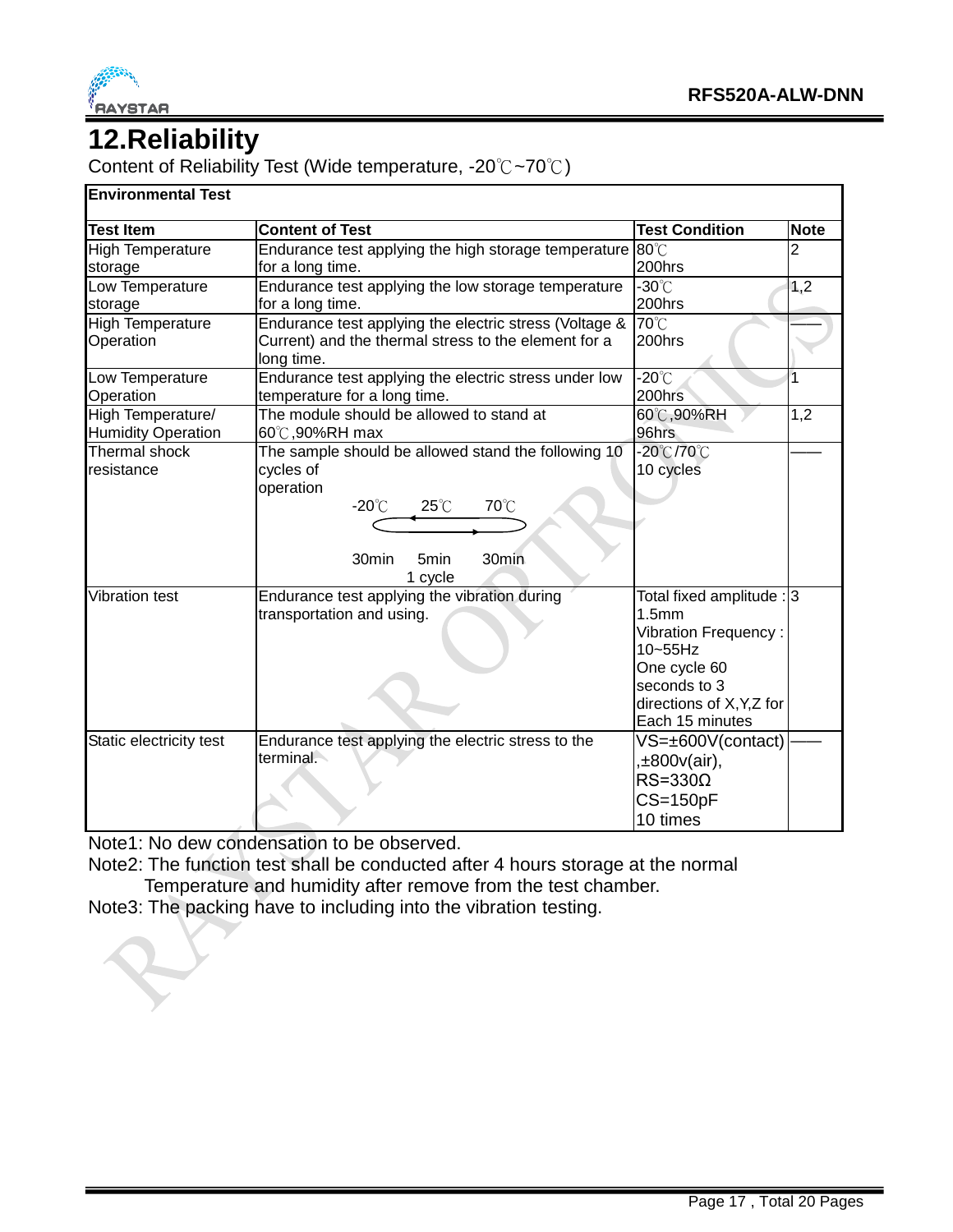



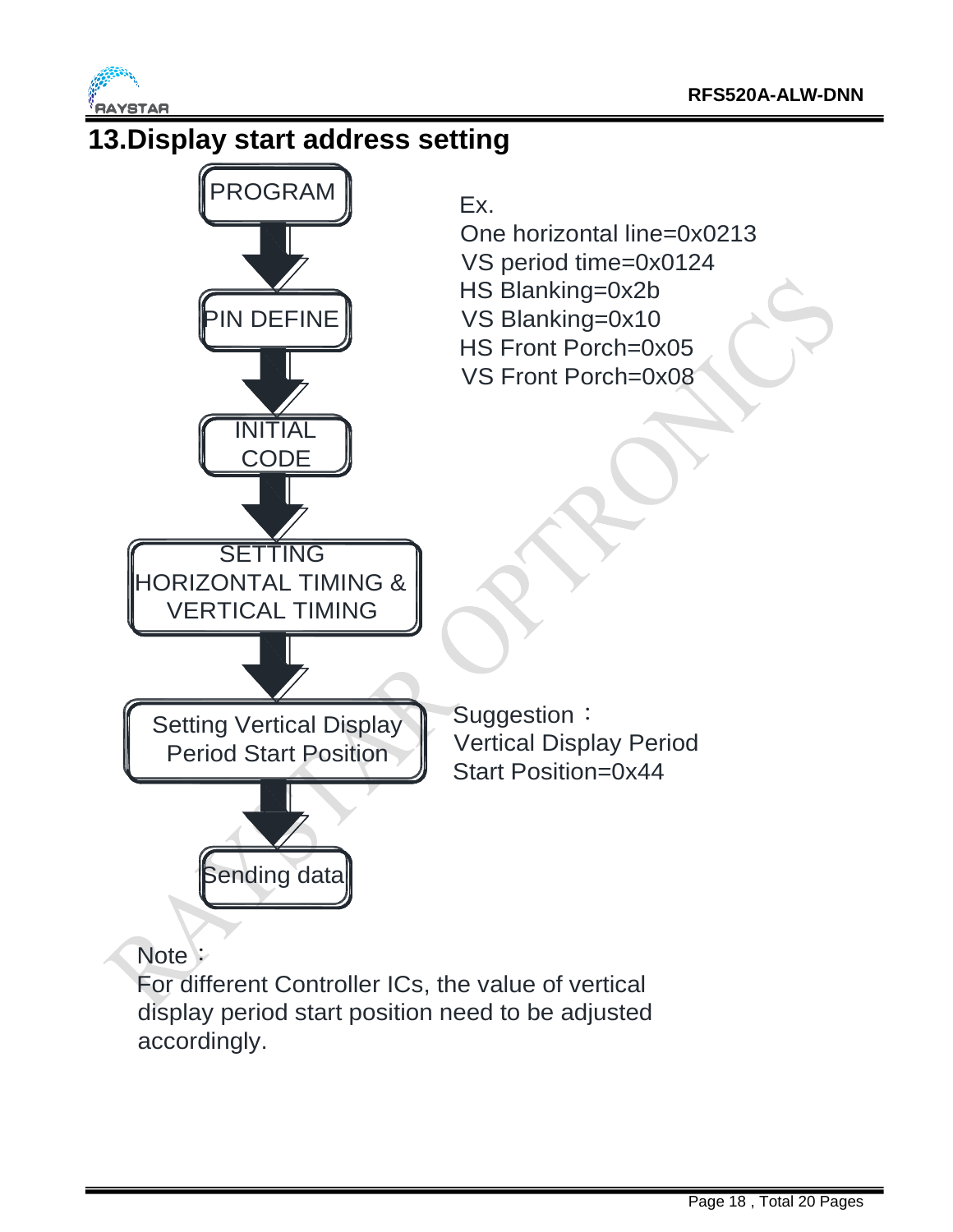

 **Page: 1**

|                                                                                  |             | <b>LCM Sample Estimate Feedback Sheet</b>                                                                                                                                                                                                                                                                                                           |  |  |
|----------------------------------------------------------------------------------|-------------|-----------------------------------------------------------------------------------------------------------------------------------------------------------------------------------------------------------------------------------------------------------------------------------------------------------------------------------------------------|--|--|
| <b>Module Number:</b>                                                            |             |                                                                                                                                                                                                                                                                                                                                                     |  |  |
| 1 · Panel Specification:                                                         |             |                                                                                                                                                                                                                                                                                                                                                     |  |  |
| 1. Panel Type:                                                                   | □ Pass      | $\begin{picture}(150,10) \put(0,0){\line(1,0){10}} \put(15,0){\line(1,0){10}} \put(15,0){\line(1,0){10}} \put(15,0){\line(1,0){10}} \put(15,0){\line(1,0){10}} \put(15,0){\line(1,0){10}} \put(15,0){\line(1,0){10}} \put(15,0){\line(1,0){10}} \put(15,0){\line(1,0){10}} \put(15,0){\line(1,0){10}} \put(15,0){\line(1,0){10}} \put(15,0){\line($ |  |  |
| 2. View Direction:                                                               | □ Pass      | $\begin{tabular}{c} $\square$ NG \end{tabular},$                                                                                                                                                                                                                                                                                                    |  |  |
| 3. Numbers of Dots:                                                              | □ Pass      | $\begin{tabular}{c} $\square$ NG \end{tabular},$                                                                                                                                                                                                                                                                                                    |  |  |
| 4. View Area:                                                                    | □ Pass      |                                                                                                                                                                                                                                                                                                                                                     |  |  |
| 5. Active Area:                                                                  | □ Pass      |                                                                                                                                                                                                                                                                                                                                                     |  |  |
| 6. Operating Temperature:                                                        | □ Pass      | $\begin{tabular}{c} $\vartriangle$ NG \end{tabular},$                                                                                                                                                                                                                                                                                               |  |  |
| 7. Storage Temperature:                                                          | □ Pass      |                                                                                                                                                                                                                                                                                                                                                     |  |  |
| 8.Others:                                                                        |             |                                                                                                                                                                                                                                                                                                                                                     |  |  |
| 2 Mechanical Specification:                                                      |             |                                                                                                                                                                                                                                                                                                                                                     |  |  |
| 1. PCB Size:                                                                     | □ Pass      |                                                                                                                                                                                                                                                                                                                                                     |  |  |
| 2. Frame Size:                                                                   | □ Pass      | $\Box$ NG , ______                                                                                                                                                                                                                                                                                                                                  |  |  |
| 3. Materal of Frame:                                                             | □ Pass      |                                                                                                                                                                                                                                                                                                                                                     |  |  |
| 4. Connector Position:                                                           | □ Pass      | $\Box$ NG , ____                                                                                                                                                                                                                                                                                                                                    |  |  |
| 5. Fix Hole Position:                                                            | □ Pass      | $\Box$ NG , $\angle$                                                                                                                                                                                                                                                                                                                                |  |  |
| 6. Backlight Position:                                                           | □ Pass      | $\Box$ NG , $\_\_\_\_\_\_\_\_\_$                                                                                                                                                                                                                                                                                                                    |  |  |
| 7. Thickness of PCB:                                                             | □ Pass      |                                                                                                                                                                                                                                                                                                                                                     |  |  |
| 8. Height of Frame to PCB:                                                       | □ Pass      | $\Box$ NG $, \underline{\phantom{A}}$                                                                                                                                                                                                                                                                                                               |  |  |
| 9. Height of Module:                                                             | □ Pass      |                                                                                                                                                                                                                                                                                                                                                     |  |  |
| 10.Others:                                                                       | □ Pass      | $\Box$ NG , $\_\_$                                                                                                                                                                                                                                                                                                                                  |  |  |
| 3 · Relative Hole Size:                                                          |             |                                                                                                                                                                                                                                                                                                                                                     |  |  |
| 1. Pitch of Connector:                                                           | □ Pass      | $\Box$ NG ,___                                                                                                                                                                                                                                                                                                                                      |  |  |
| 2. Hole size of Connector:                                                       | □ Pass      | $\hfill\square {\sf NG} \text{ ,} \underline{\hspace{1cm}}$                                                                                                                                                                                                                                                                                         |  |  |
| 3. Mounting Hole size:                                                           | □ Pass      | $\begin{tabular}{c} $\fbox{$\sim$} \cr \Box \hspace{2.0pt} \text{NG} \end{tabular}$                                                                                                                                                                                                                                                                 |  |  |
| 4. Mounting Hole Type:                                                           | $\Box$ Pass |                                                                                                                                                                                                                                                                                                                                                     |  |  |
| 5.Others:<br>$\Box$ Pass                                                         |             | $\hfill\square {\sf NG} \; , \underbrace{\hspace*{1.5cm} \hspace*{1.5cm} \hspace*{1.5cm} \hspace*{1.5cm} }_{\textstyle \begin{array}{c} \square \end{array}} \; \begin{array}{ll} \begin{array}{ll} \square \end{array} \; \begin{array}{ll} \square \end{array} \; . \label{eq:2.1} \end{array}$                                                   |  |  |
| 4 · Backlight Specification :                                                    |             |                                                                                                                                                                                                                                                                                                                                                     |  |  |
| 1.B/L Type:                                                                      | □ Pass      |                                                                                                                                                                                                                                                                                                                                                     |  |  |
| 2.B/L Color:<br>$\Box$ Pass                                                      |             |                                                                                                                                                                                                                                                                                                                                                     |  |  |
| 3.B/L Driving Voltage (Reference for LED Type) : □ Pass □ NG ,__________________ |             |                                                                                                                                                                                                                                                                                                                                                     |  |  |
| 4.B/L Driving Current:                                                           | □ Pass      |                                                                                                                                                                                                                                                                                                                                                     |  |  |
| 5. Brightness of B/L:                                                            | □ Pass      |                                                                                                                                                                                                                                                                                                                                                     |  |  |
| 6.B/L Solder Method:                                                             | □ Pass      | $\begin{tabular}{c} $\square$ NG \end{tabular},$                                                                                                                                                                                                                                                                                                    |  |  |
| 7.Others:                                                                        | □ Pass      | $\hfill\square {\sf NG}\ ,$                                                                                                                                                                                                                                                                                                                         |  |  |
|                                                                                  |             |                                                                                                                                                                                                                                                                                                                                                     |  |  |

>> **Go to page 2** <<